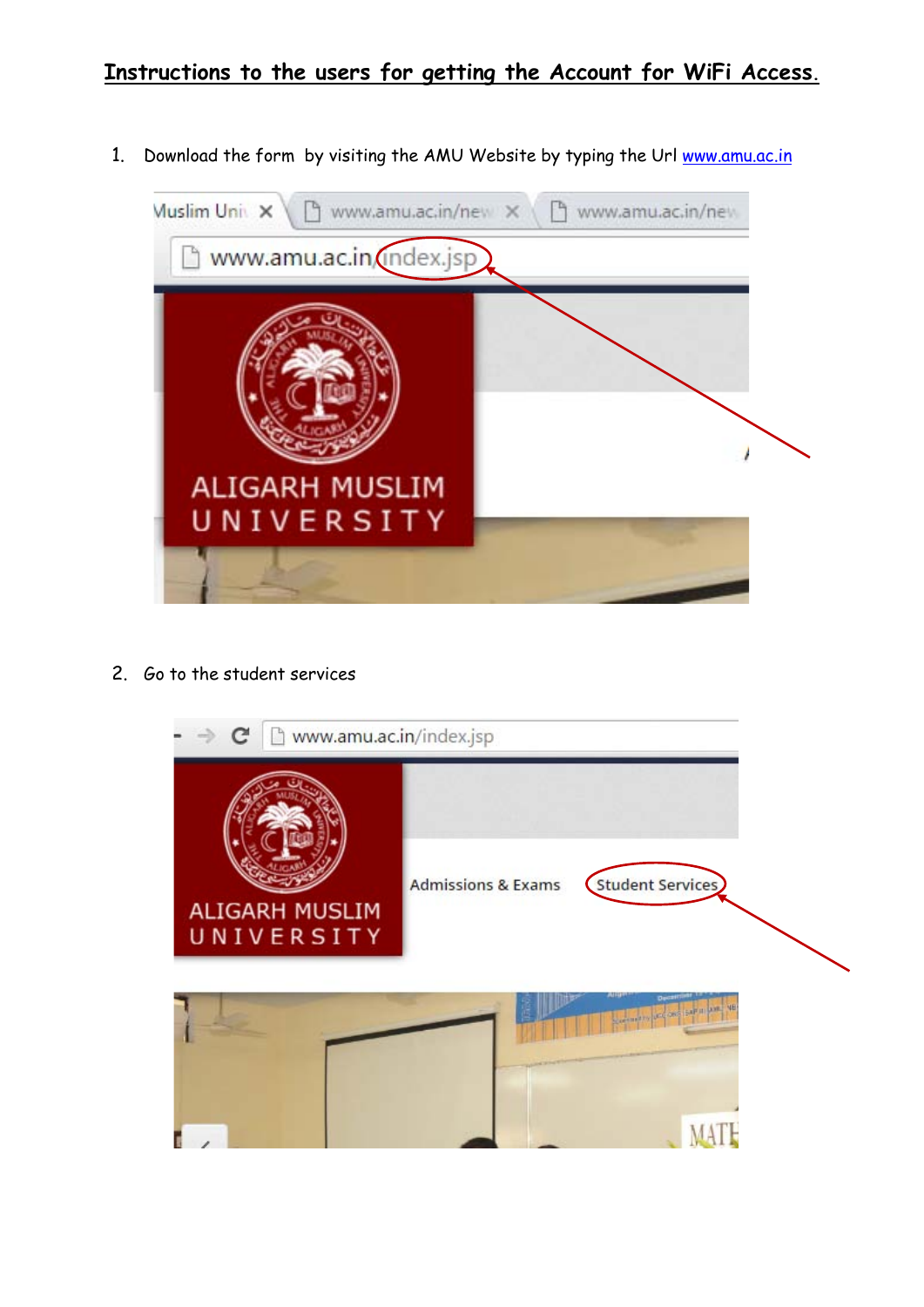## 3. Click on IT Services



4. You will get the form here



Proforma for MAC address change for Students Student apply online for Wi-Fi/ Institutional Email and other facilities of computer centre Track Wi-Fi/ Institutional Email and other facilities Status Wi-Fi Application Procedure for AMU students

- 5. Fill the form carefully, all the fields are mandatory
- 6. Incorrect/Incomplete form will be rejected.
- 7. WiFi facility is only for Laptop users,
- 8. Write the Mac/Physical Address clearly in the field no 7.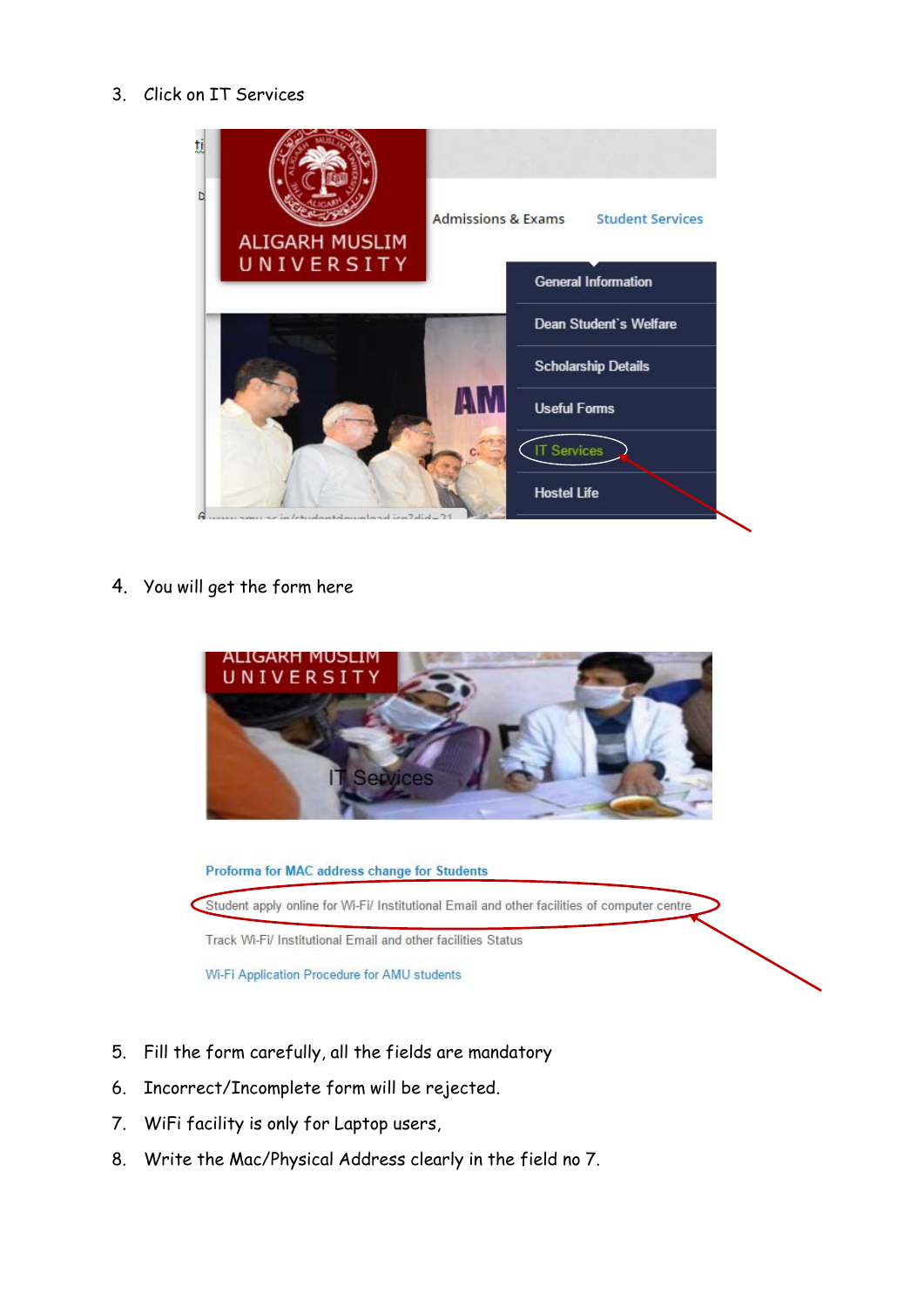

b) Write ipconfig/all



c) You will get the MAC/Physical address here

| Wireless LAN adapter Wi-Fi:                                                   |
|-------------------------------------------------------------------------------|
| Media State Media disconnected                                                |
| Connection-specific DNS Suffix . : AMUWL.COM                                  |
| Description Ralink RT3290 802.11bgn Wi-Fi Adapter                             |
| $\overline{\text{Physical}}$ Address. AC-D1-B8-0E-E5-CD $\overline{\text{O}}$ |
| DHCP Enabled. : Yes                                                           |
| Autoconfiguration Enabled : Yes                                               |

- 9. If the Mac address is wrongly filled in the form the Laptop will not get connected
- 10. After completing the form in all respect, submit the form in your respective Provost office
- 11. Provost office will forward the forms to Director Computer Centre once a week, after verification of student's details.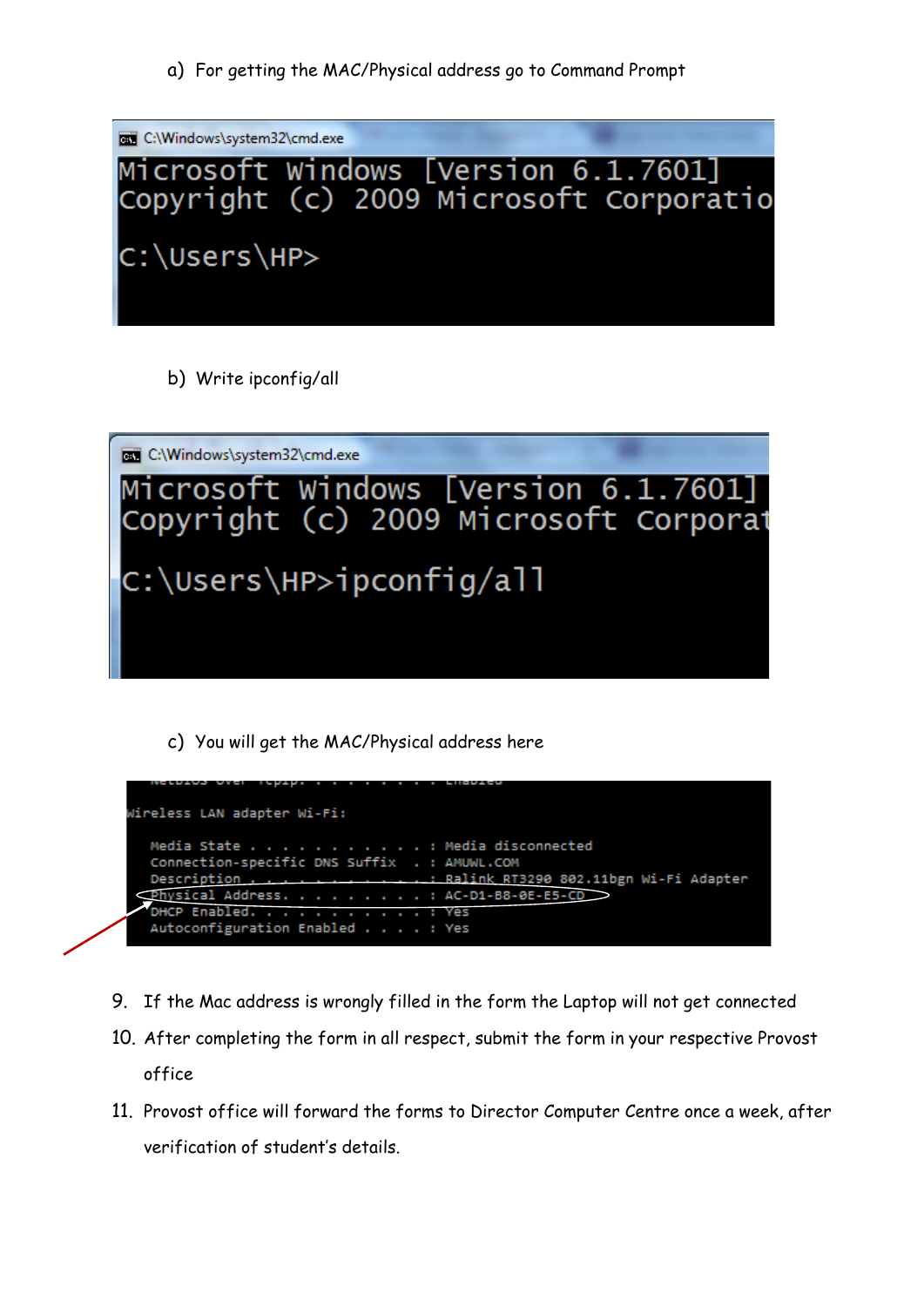- 12. After receiving the form from respective provost office, form will be processed by computer Centre after scrutiny, and will be sent back to respective provost office, for delivering the students accounts after three business days.
- 13. For any further assistance or technical support mail to [amuwifi@amu.ac.in](mailto:amuwifi@amu.ac.in)

## **Do's and Don'ts**

- 1. Users are requested to maintain the sanctity of the account.
- 2. At a time one Laptop can be connected.
- 3. Don't Surf any non academic or irrelevant website
- 4. Don't send any unsolicited information to other users